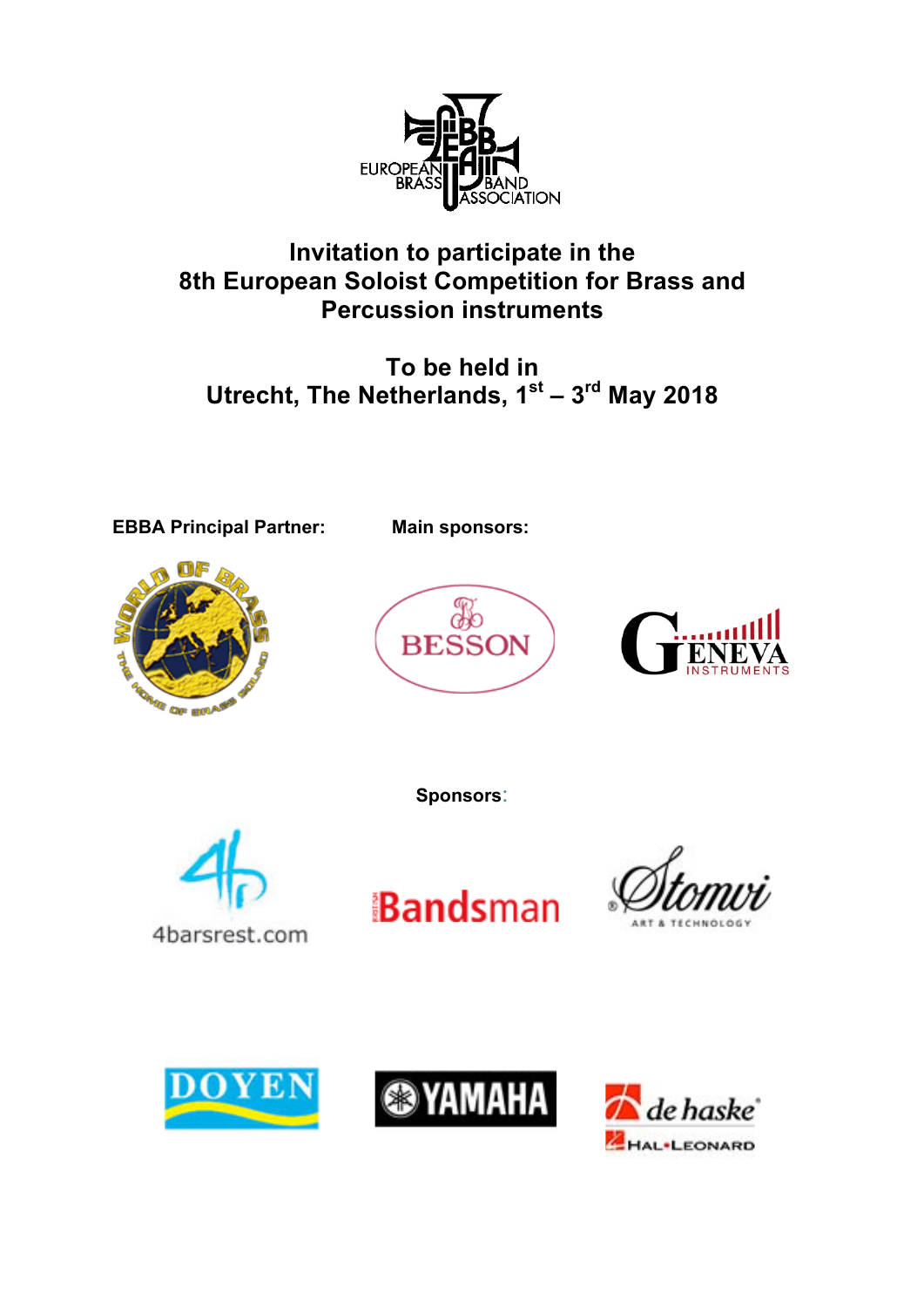Young soloists who originate from or who are resident in European Brass Band Association member countries are invited to compete in the 8<sup>th</sup> European Soloist Competition for Brass and Percussion Instruments. The European Brass Band Association (EBBA) organises the competition, which will be held  $1<sup>st</sup>$  to  $3<sup>rd</sup>$  May 2018 in Utrecht, The Netherlands.

# **Organisation**

EBBA will be responsible for the planning and running of the competition and will set up the Juries. The Juries will consist of musicians of prominent standing and they will adjudicate under the set rules of the competition. The event will be organised as part of the  $41<sup>th</sup>$ European Brass Band Championships 2018 in Utrecht.

# **Conditions of the competition**

1. The 8th European Soloist Competition for brass and percussion instruments 2018 is open for:

*Soprano Cornet in Eb - Cornet - Flugelhorn - Tenor Horn in Eb - Baritone Euphonium - Tenor Trombone - Bass Trombone - Tuba - Marimba - Timpani*

- *2.* The 8th European Soloist Competition for brass and percussion instruments 2018 is open to all players born on or after  $1<sup>st</sup>$  January 1989. No exceptions will be made.
- 3. Entries must be submitted not later than **31 January 2018.** For registration, please fill in, after reading the rules carefully: **www.ebba.eu.com/escregistration**

For practical sharing of information and to ensure privacy of the applicants, all exchange of documents will happen via www.dropbox.com. Postal entries will NOT be accepted.

If you are not already a member you can join Dropbox by clicking this link:

https://db.tt/cV8CtwlU.

The rules, entry form and all other relevant information will be available for download from the EBBA website. (www.ebba.eu.com)

Once a member of Dropbox, please create a folder named

EBBA <Instrument> <LastName> <FirstName> <Country> (replace the <…> with the correct text).

Documents required to be uploaded to the Dropbox folder:

- *• Proof of age and nationality (e.g. copy of birth certificate, passport, or identification card)*
- *• Proof of payment of entry fee (i.e. copy of bank receipt)*
- *• Recent portrait photographs.*
- *• A short video (of maximum 10 minutes in length) of the candidate performing on their chosen instrument. This is preferable from a public performance.*

Invite **generalsecretary@ebba.eu.com** to share the information with you. You will be sent a receipt that your information has been received in full and approved. Please allow a week for this procedure.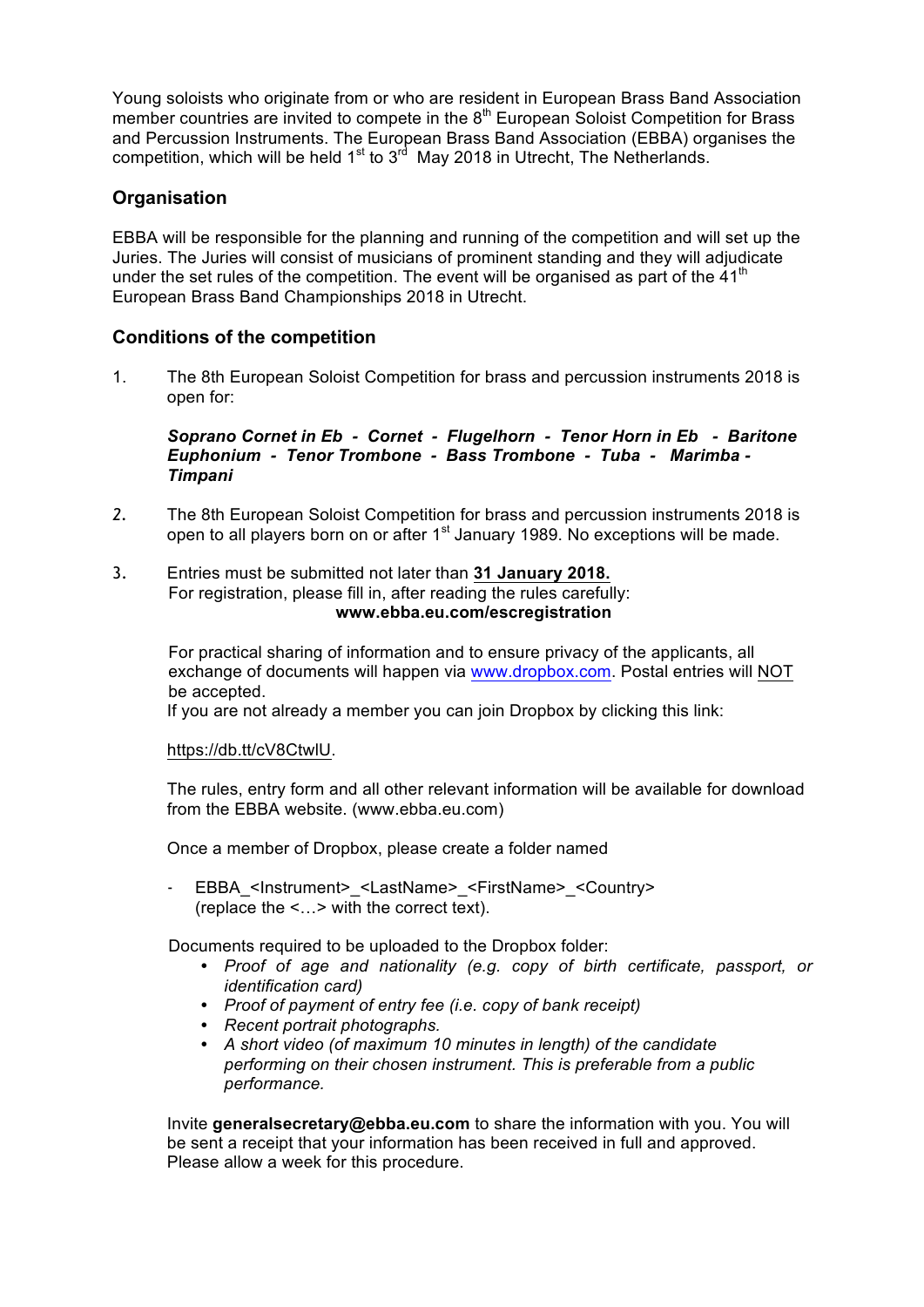Incomplete applications will not be accepted and may lead to rejection of entry. EBBA will not enter into correspondence with applicants on aspects of the application process unless in exceptional circumstances.

Further information may be obtained on request from the EBBA General Secretary: Kor Niehof - generalsecretary@ebba.eu.com

- 4. By submitting the entry form the applicant accepts the conditions of the competition.
- 5. The EBBA Music Commission shall arrange the selection of candidates for the final stages of the competition via examination of each candidate's prepared video.
- 6. All applicants will be advised if they have been selected for the final stages of the competition or not by **21 February 2018**.
- 7. All applicants are required to pay an entry fee of **EUR 75** free of all bank charges for EBBA by direct credit, free of all bank charges for EBBA to the EBBA account:

#### **BE 97 2850 5087 8549 Swift/BIC GEBABEBB BNP PARIBAS FORTIS Grote, Markt 30 8600 Diksmuide, Belgium, (no cheques accepted!)**

quoting "ESC Netherlands 2018", at the latest by the **31 January 2018**. The name of the applicant must be given in full even if he/she does not pay the registration fee in person. Applicants not accepted to the final stages of the competition will receive refund of EUR 55 (EUR 20 to cover administration costs). Once an applicant is selected, there will be no refund of the registration fee under any circumstances. Applicants must also provide their IBAN number in case of refunds.

- 8. Participant may bring their own piano accompanist, at their own expense, but there are also very experienced official professional pianists available (if they are requested on the entry form).
- 9. Participants who are late by their own fault may be excluded from participation in the competition.
- 10. Travelling, board and lodging expenses for candidates and their personal piano accompanists are the responsibility of the candidates themselves. Details of accommodation are available via the event website: www.ebbc2018.nl
- 11. The organiser of the competition is authorised to record acoustically and visually all concerts or events within the period of the competition and to use these recordings to publicise the competition. The organiser particularly reserves the right to authorise Radio and TV stations to broadcast, record and transmit all events of the competition and to permit the production and sale of CD's, DVD's and other sound carriers from performances of the competition. No claims for reimbursement for the candidates will be considered. In submitting his/her application, the candidate is deemed to have agreed to this.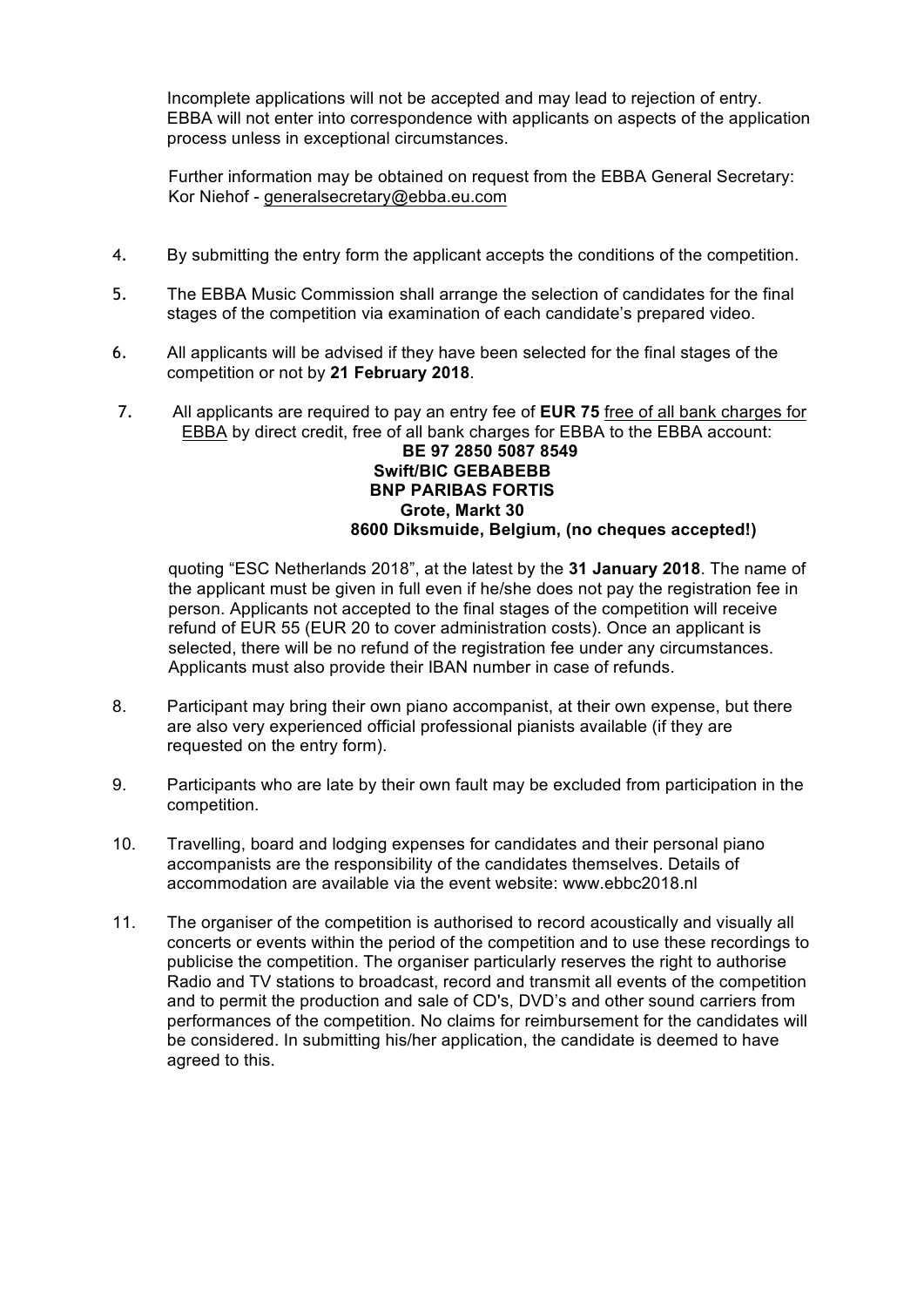## **Sequence of the events**

## **Preliminary stage**

12. Candidates will submit a short (maximum 10 minutes duration) video of themselves performing a piece or pieces of their own choosing. It is preferable that performances are in a live environment such as a recital or concert. The videos will be assessed by a jury. The jury will select the best candidates, up to a maximum of 20, to participate in the final stages of the competition. All candidates will then be advised whether they have been selected for the final stages of the competition.

#### **Final stages**

#### 13. **Arrival and rehearsal Monday 30 April**

Candidates will have the opportunity to rehearse with a piano accompanist. The draw for the order of play in rounds 1 and 2 will also be made, in the presence of all competitors.

#### **1st Round: Tuesday 1 May**

Each candidate will perform the set piece for their chosen instrument. This round is open to the public.

#### **2nd Round: Wednesday 2 May**

Each candidate will perform a piece or pieces of their own choice, in a programme to last no longer than 10 minutes playing time. Programmes may not include a piece performed in the first round. Pieces may be solo or accompanied by piano. This round is open to the public.

Piano parts to be played by the official accompanists should be submitted at least eight weeks prior to the competition, the deadline being 12th March. These can be uploaded in the Dropbox folder.

The jury will choose the best 3 candidates from the first two rounds for the final. At the announcement of the results at the end of this round, a draw will decide on the order of performance for the Final.

The final 3 candidates will have an opportunity to rehearse their final piece with brass band on either **Wednesday 2** or **Thursday 3 May**

#### **Final: Thursday 3 May**

The three candidates will perform the set piece for their instrument at the Gala Concert of the Final of the European Soloist Competition. Each candidate will be accompanied by a leading Championship section brass band from The Netherlands.The Final will form the first half of the evening Thursday concert.

## **Jury**

- 14. The adjudication is by a jury consisting of distinguished musicians and teachers from Europe. The names of the members in the jury will be announced prior to the commencement of the competition.
- 15. The Jury will make its decisions according to the regulations. No appeal will be considered against the decision of the jury.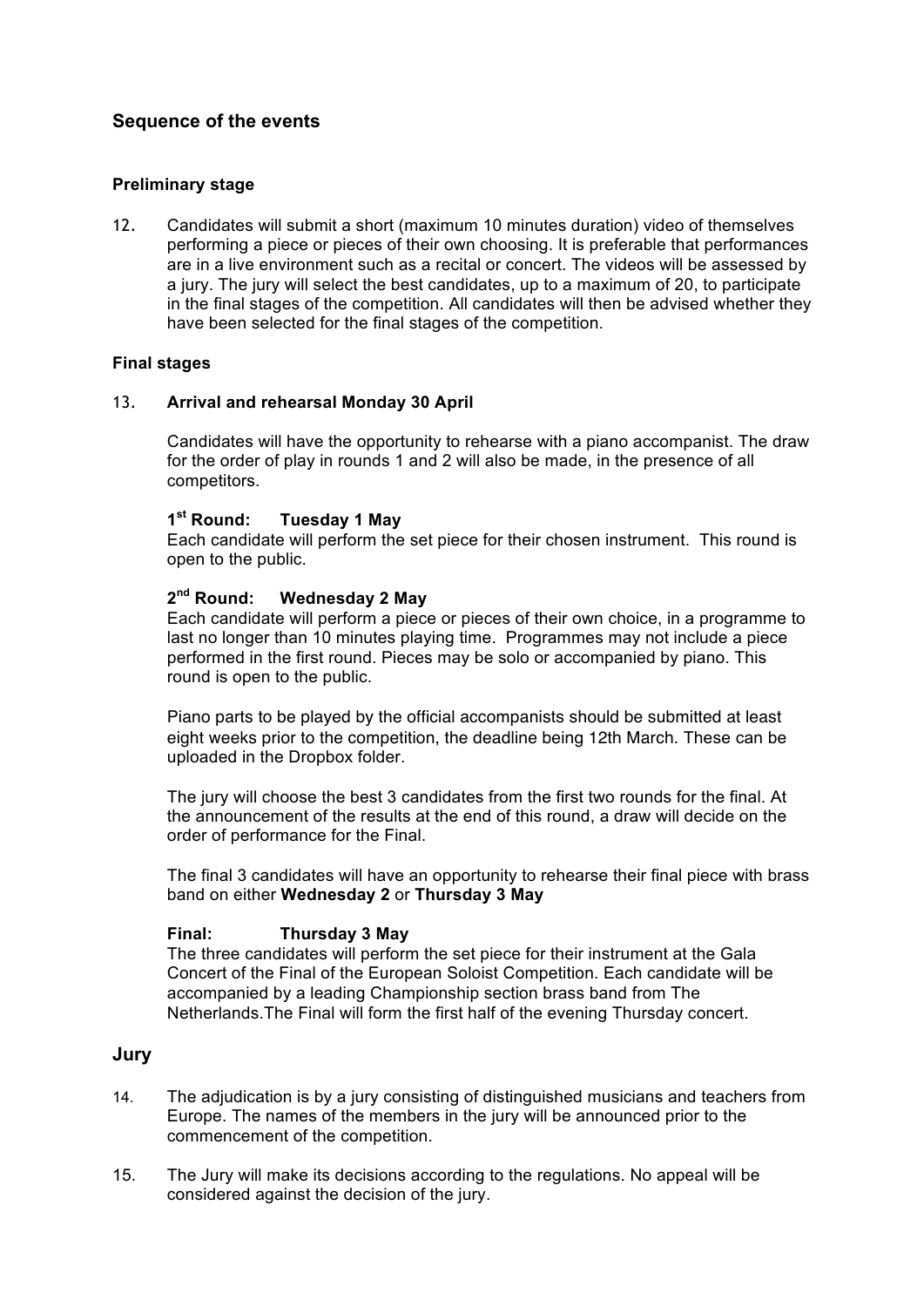## **Prizes**

16. The following prizes can be awarded:

| Soloists:   |                                                   |            |                                                     |
|-------------|---------------------------------------------------|------------|-----------------------------------------------------|
| $1st$ prize | appearances                                       |            | EUR 1500 plus $€1000$ towards further study or solo |
| $2nd$ prize | appearances                                       |            | EUR 1000 plus $€500$ towards further study or solo  |
| $3rd$ prize | EUR 500 plus $\epsilon$ 250 towards further study |            |                                                     |
|             | <b>Band prize</b>                                 | <b>EUR</b> | 500                                                 |
|             | Audience prize                                    | <b>EUR</b> | 500                                                 |

The prize winners must receive their prizes in person. These will be presented at the award ceremony after the Final. Arrangements for further study will be agreed after the competition.

17. The winner of the 8th European Competition for Brass and Percussion instruments is given the title

**"Winner of the European Soloist Competition for Brass and Percussion Instruments 2018"**

18. The second and third prize winners are entitled to call themselves

**"Prize winner of the European Soloist Competition for Brass and Percussion Instruments 2018"**

- 19. Promotion awards and special prizes can be given to the participants of the final.
- 20. Prize winners and participants of the final rounds receive diplomas.
- 21. Diplomas may be awarded to:

The best **Cornet, Flugelhorn/Horn Eb, Baritone/Euphonium, Trombone, Tuba, Marimba, Timpani**

#### **European Brass Band Association**

**sig. Ulf Rosenberg sig. Kor Niehof**

**President EBBA General Secretary EBBA**

*Visit us at:* **www.ebba.eu.com** or on **www.facebook.com**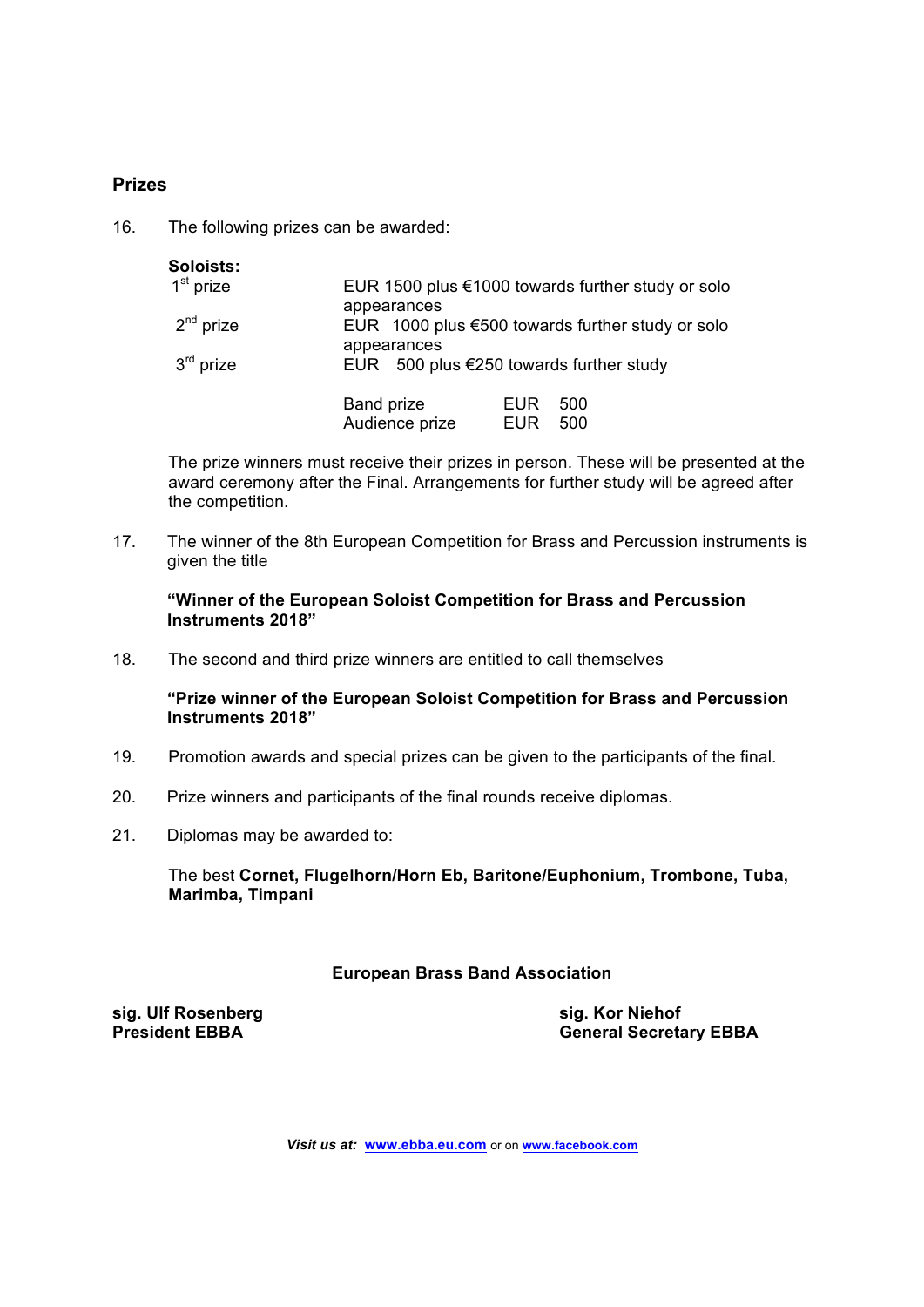

# **Programme of the 8th European Soloist Competition for Brass and Percussion Instruments**

## **E flat Soprano Cornet**

First round with piano *Capriccio* (Philip Sparke) 6 mins Publisher: Studio Music Ltd.

Second round with piano work chosen by the candidate

Final with Brass Band *Psalm and Dance for the Creator* (Ray Steadman-Allen) 10 mins Unpublished - to be supplied by EBBA Music Commission

## **B flat Cornet**

First round *Variations on Annie Laurie* (Wilfred Heaton) 8 mins Edition: PHM Music (to be supplied at cost price as a pdf download)

Second round work chosen by the candidate

Final Cornet Concerto (Edward Gregson) Novello & Co /Studio Music 18 mins

## **Flugelhorn**

First round *Early Skies* (Stan Nieuwenhuis) Edition: Band Press VOF

Second round work chosen by the candidate

## Final

*One Star: Sailing West* (Philip Wilby) 12 mins Edition: Kirklees Music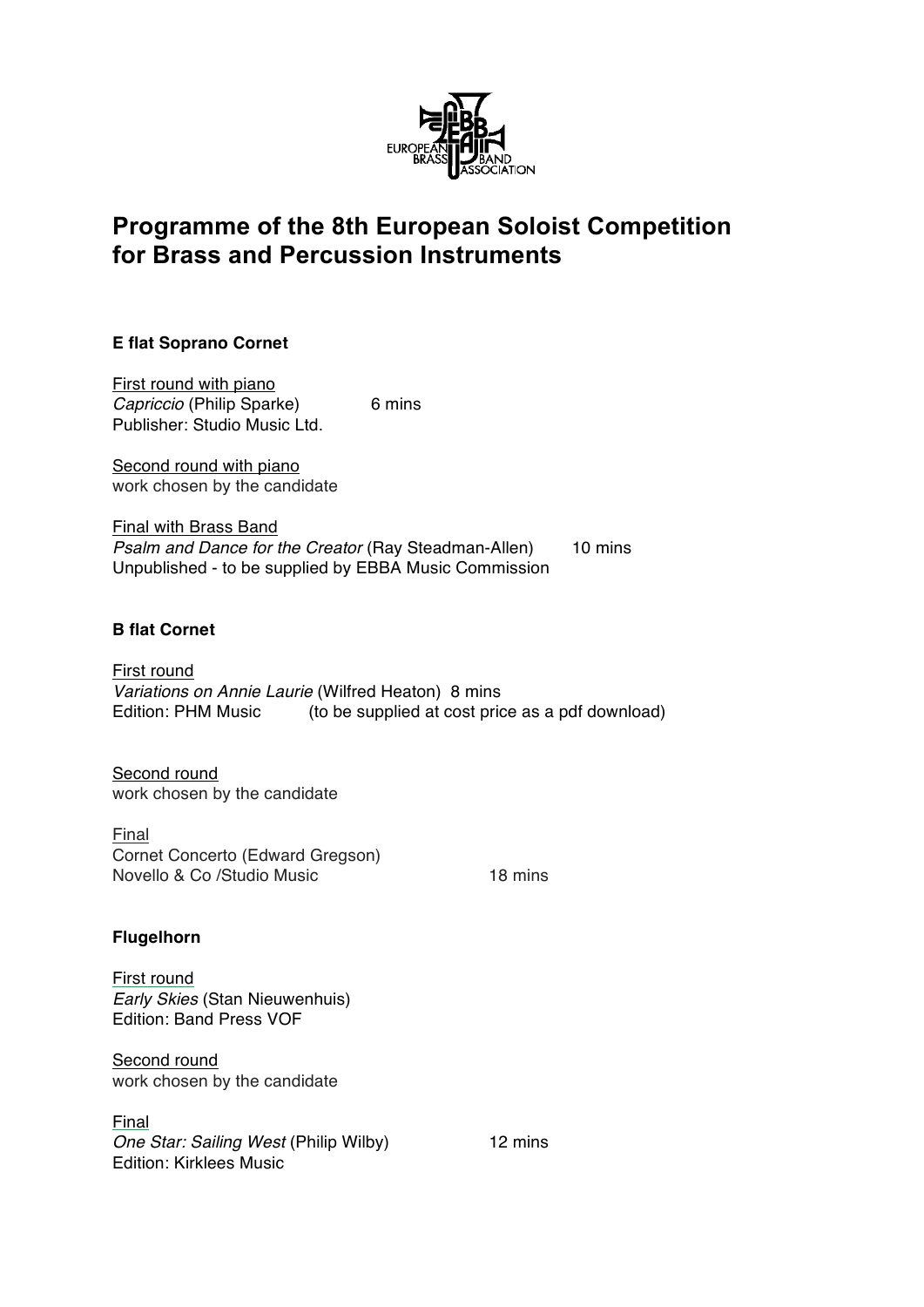## **Tenor Horn in E flat**

| First round<br>Rhapsody No. 1 (John Golland)<br>Edition: Studio Music Ltd                  | 7 mins  |
|--------------------------------------------------------------------------------------------|---------|
| Second round<br>work chosen by the candidate                                               |         |
| Final<br>Concerto for Tenor Horn (Gareth Wood)<br>Edition: Prima Vista Musikk              | 17 mins |
| <b>Baritone Horn in B flat</b>                                                             |         |
| First round<br>Scaramouche for Baritone (Philip Sparke)<br><b>Edition: Anglo Music</b>     | 7 mins  |
| Second round<br>work chosen by the candidate                                               |         |
| Final<br>Baritone Concerto (Martin Ellerby)<br>Studio Music Ltd.<br>Edition:               | 16 mins |
| <b>Trombone</b>                                                                            |         |
| First round<br>Ballade (Frank Martin)<br><b>Edition: Universal Edition</b>                 | 8 mins  |
| Second round<br>work chosen by the candidate                                               |         |
| Final<br>Trombone Concerto (Edward Gregson)<br>Edition: Novello & Co. Ltd                  | 16 mins |
| <b>Bass Trombone</b>                                                                       |         |
| First round<br>Prelude and Allegro (Eugene Bozza)<br>Edition:<br>Alphonse Leduc            | 6 mins  |
| Second round<br>work chosen by the candidate                                               |         |
| Final<br>Bass Trombone Concerto (Derek Bourgeois) 16 mins<br><b>Edition: Hafabra Music</b> |         |